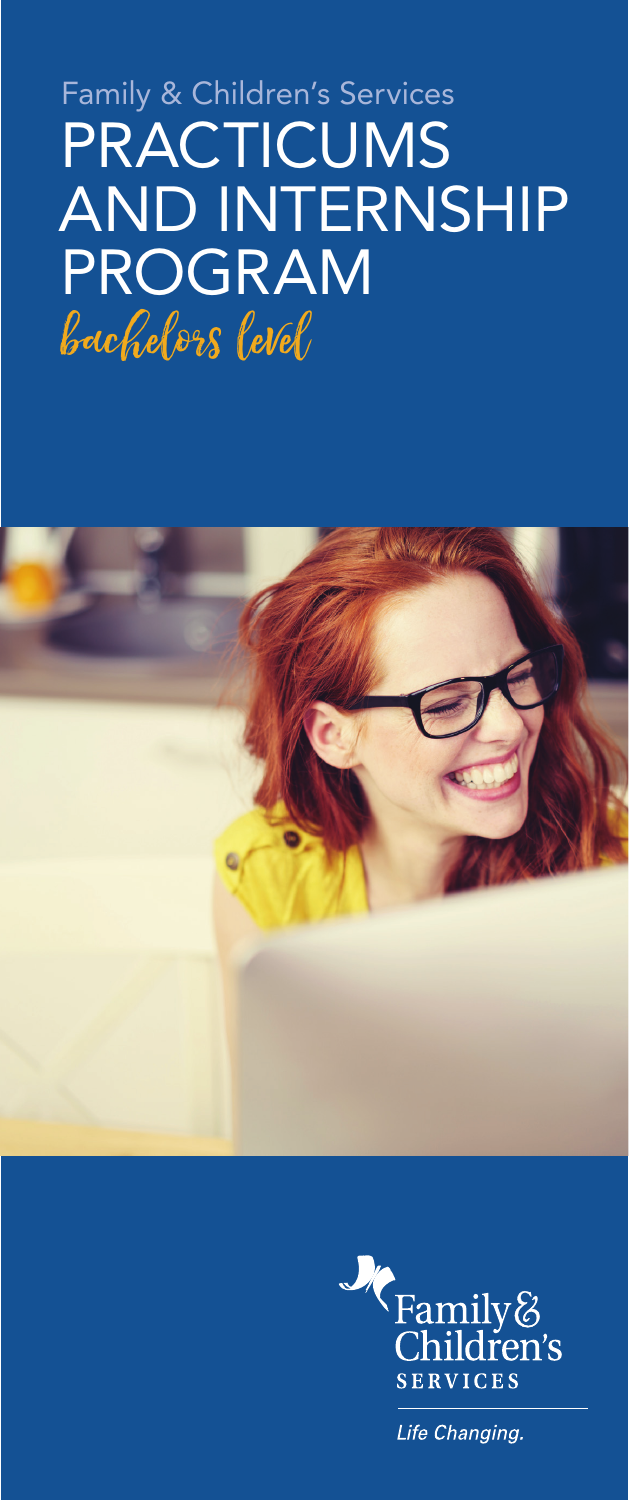

Want to be the next great version of yourself *AND* change lives? Be our next great intern! We're looking for talented people who share our passion to make this corner of the world a better place for all.

Our culture of learning coupled with a commitment to using evidence-based treatment practices ensures interns grow professionally while making a tangible difference in clients' lives. A wide range of opportunities is available for interns at the bachelor's level. We provide broad-based learning exposure to numerous populations, ages and clinical service areas.

Positions require a 200-hour minimum commitment, completion of a general orientation and program-specific training. Some interns may rotate through multiple programs.

Here's what else you will  $\bigotimes_{\ell} V\ell$  about F&CS:

- » Free clinical training and documentation support
- » Mentoring and peer support
- » State-of-the art technology and resources
- » Billing assistance
- Strong licensure supervision that's FREE
- » Diverse program options
- » Rewarding clinical field experiences
- » Multi-displinary staff
- » And in-depth learning environment for successful professional practice

Child AND family

#### COMPREHENSIVE HOME BASED SERVICES

Provide intensive and comprehensive home based case management and parent education for families identified as at risk for child abuse. Provide referrals and support, advocate for families and provide one-on-one education, based on the SafeCare model, on parenting education and child development.

#### EARLY CHILDHOOD PROGRAM

Help strengthen families and prepare young children for success in school and beyond. Interns provide supportive case management, conduct family assessments, and assist with parent education activities, classroom consultations and a variety of interventions.

FAMILY LIFE EDUCATION/ DIVORCE SERVICES Interns help facilitate classes on developmentally appropriate parenting or parenting in unique circumstances, assist with registration and enrollment and offer input on curriculum development.

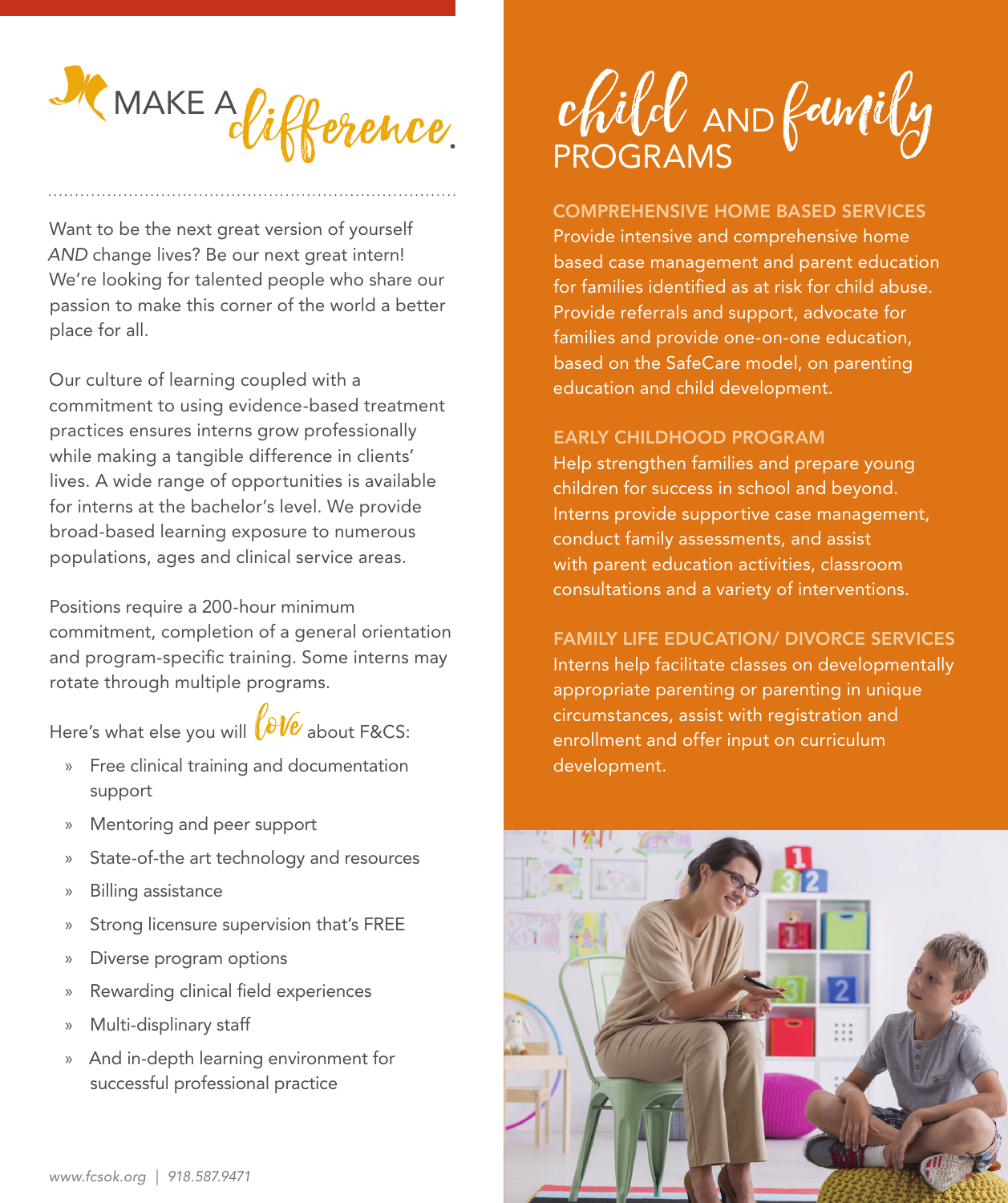SYSTEMS OF CARE Provide intensive, strengthsbased case management and rehabilitative services to children and families with complex need. Promote healthy functioning through team-based planning, which aims to develop problem-solving skills, coping skills and selfefficiency.

dolult PROGRAMS

**BRIDGE** Clients are transitioning from a recent psychiatric hospital discharge to outpatient services and often have complex mental health needs, including acute psychosis, histories of trauma, and co-occurring substance use disorders. Assist clients in managing their medical conditions, mental illness, addictions, and/or co-occurring disorders by providing integrated treatment by a multidisciplinary team and care coordination.

#### CERTIFIED COMMUNITY BEHAVIORAL

**HEALTH CLINIC** Help clients manage their medical conditions, mental illness, addictions, and/or co-occurring disorders by providing them with a multidisciplinary treatment team that can assist with integrated treatment and care coordination.

#### COPES: COMMUNITY OUTREACH PSYCHIATRIC EMERGENCY SERVICES

Offer 24/7 intervention for and support to individuals experiencing thoughts of suicide, extreme psychosis and other psychiatric crises.

CONNECTIONS Help adults with mental illness, addictions and/or co-occurring disorders resolve crisis, change their behaviors, manage unexpected life challenges, and tend to symptom management and day-to-day functioning.

### FLEXIBLE ASSERTIVE COMMUNITY



**TREATMENT** Provide intensive therapeutic and supportive services to clients who have a history of mental health hospitalizations and struggle with a serious mental illness and/or addiction. Assist with assessment, therapy services, case management, rehabilitation, wellness coaching and outreach services.

#### HOMELESS OUTREACH TEAM Provide

assistance to homeless adult individuals who are diagnosed with a severe mental illness and are not currently engaged in treatment. Services focus on facilitating the acquisition of appropriate living arrangements, based on assessed client needs, as well as psychiatric care and other mental health services.

LIVEWELL Support adults with co-occurring mental and medical illnesses in their recovery by helping them develop skills for healthy living. Collaborate with primary care providers and nurse care managers to address needs holistically.

NAVIGATE Provide intensive community-based therapeutic and support services to clients 16-30 years old who have experienced their first episode of psychosis in the past two years. Services extend to family members to wrap around the client's primary support system and provide education to help clients get back on track with their recovery.

OFFENDER SCREENING Provide risk, mental health and substance abuse screening services to district court defendants with the goal of identifying diversion alternatives to incarceration. Provide a single point of contact and work in partnership with others as part of a multidisciplinary team to provide a set of social service functions that helps clients access the resources they need to recover.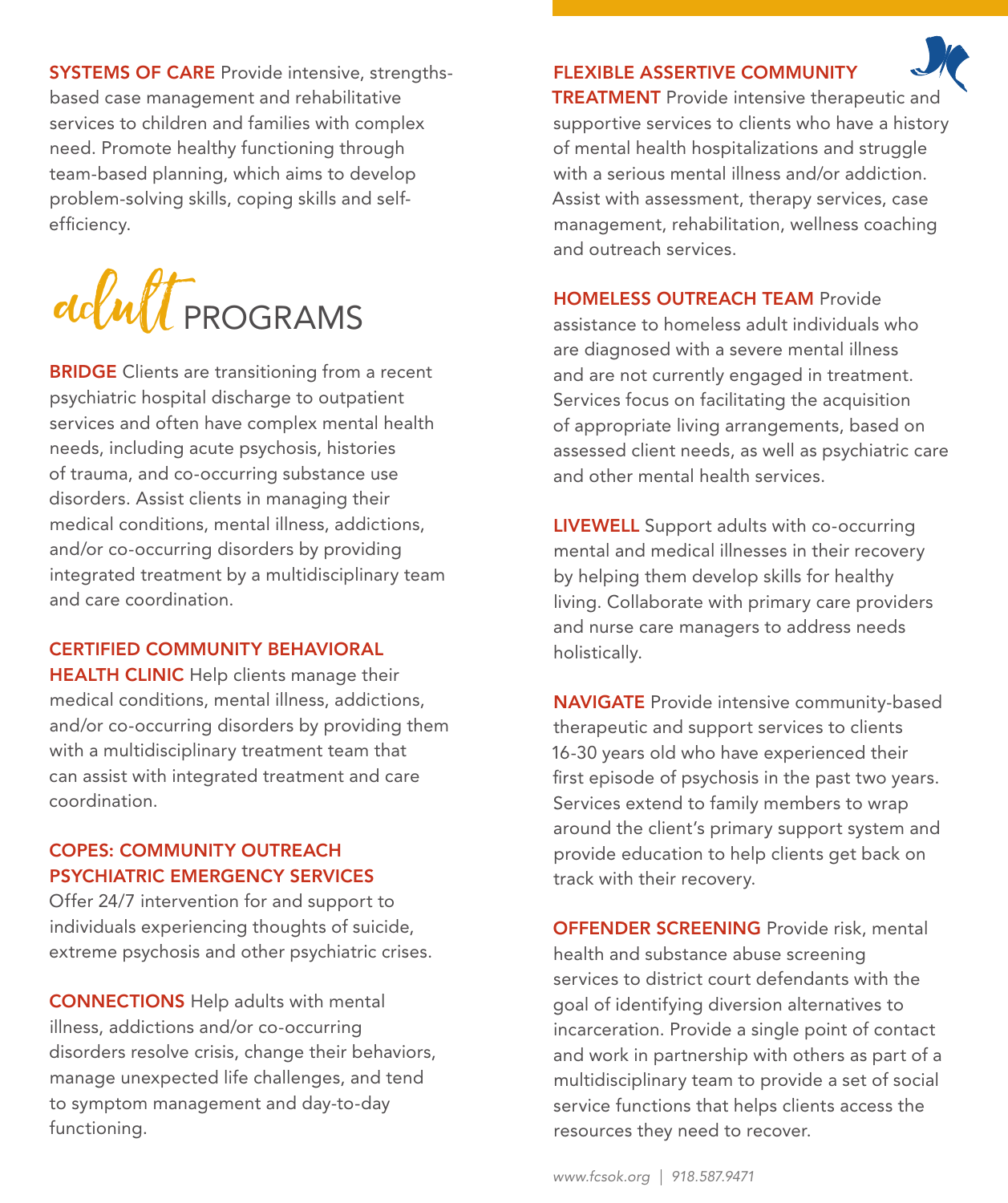#### PROGRAM OF ASSERTIVE COMMUNITY

TREATMENT Provide intensive and comprehensive mental health services to individuals living with a severe mental illness and/or addiction and who have had multiple psychiatric hospitalizations in the past two years. Assist with assessments, therapy services, case management, rehabilitation, wellness coaching and outreach services.

#### SUBSTANCE ABUSE & SPECIALTY COURT

**SERVICES** Set individuals battling addiction on the path to recovery via outpatient services and community programs. Interns assist with intake, assessments and psychosocial rehabilitation and help facilitate group and individual sessions.

WOMEN IN RECOVERY Intensive day treatment program to help women facing prison recover from past trauma, conquer addiction, connect to available resources and become positive, contributing members of the community. Interns assist with psychosocial rehabilitation, group cofacilitation and advocacy.

WOMEN'S JUSTICE TEAM Provide court advocacy and outpatient treatment services to at-risk and justice involved women with a mental health and/or substance use disorder. Interns assist with re-entry from jail or prison, case management and rehabilitation, education/ employment, parenting and recovery support.



documentation **UNIVERSITY** 

#### CLINICAL ORIENTATION

You will learn:

- » Evidence-based practices and why we use them
- » About compassion fatigue and the importance of self-care
- » The rules and regulations of HIPAA
- » About ethical decision making

#### SUICIDE AND RISK ASSESSMENTS

You will learn and practice:

- » Clinical risk assessments
- » Skills to assess for imminent danger to self or others

#### PROGRESS NOTES

You will learn:

- » The purpose of comprehensive documentation
- » Appropriate session documentation and agency expectations in practice



## www.fcsok.org/internships

If you have questions about student internship opportunities or need help with the application process, please call 918.560.1132 or email internships@fcsok.org.